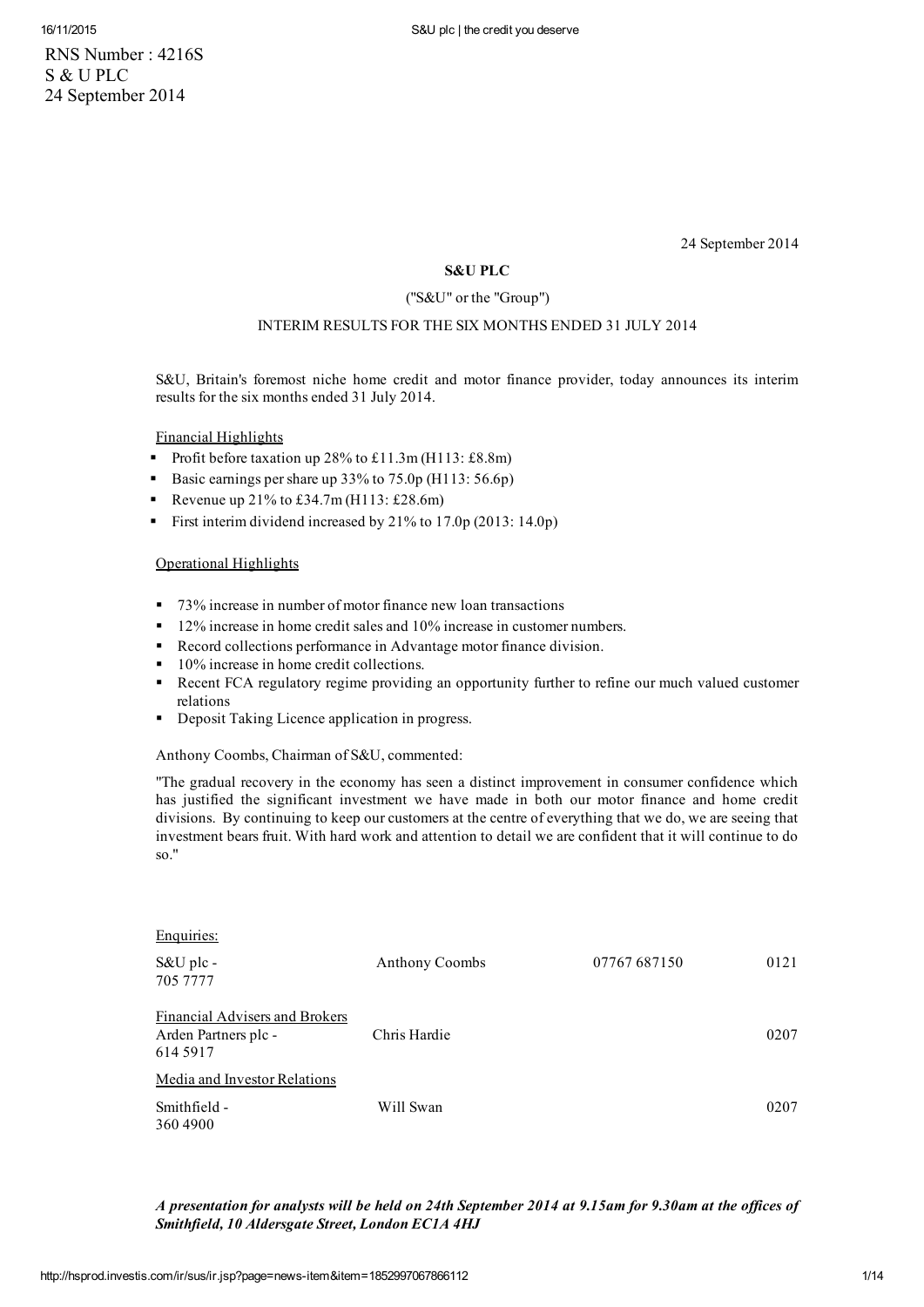#### Chairman's Statement

In reporting the results for S&U plc for the first half of 2014/15 I am yet again pleased to announce an increase in pre-tax profit of 28% to £11.3m. This year, I am not only able to report, for the fifteenth consecutive year, a record performance from Advantage Finance, our motor division, but I am also happy to report significant progress in our traditional home credit division.

Although the current economic recovery is at present centred upon an improving labour market, whilst increases in real incomes are yet to be widely felt, the past six months has seen a significant recovery in consumer confidence. This has been reflected in substantial increase in demand for finance in both our motor and home credit divisions. We have responded to this by responsibly and sustainably increasing our lending and have invested a net of  $£19m$  into the Group in the half year in doing so. Whilst this has seen gearing rise to 70% (2013:39%) new medium term loan facilities have been put in place and new funding partners welcomed to the Group. In anticipation of further expansion, we are well advanced in preparations for an application for a Deposit Taking Licence which, if granted, should strengthen the Group's financing for the years to come.

From April 1<sup>st</sup> the Financial Conduct Authority (FCA) took over responsibility from the Office of Fair Trading for the regulation of the UK Finance Industry. Visits have been made and discussions held with FCA officials at Advantage Finance and with our home credit division. These have been extremely positive and whilst subject to continuous refinement throughout our business, the new compliance requirements are enabling us to reemphasise the qualities of close customer relationships, convenience of service and transparency of products which have served the Group so well over the past 76 years. We see the new regulatory regime as both a spur and an opportunity for improving still further the service to our valued customers and for the commercial benefits that we derive from it.

Earnings per share are 75.0p against 56.6p for the same period last year. Revenues have increased by 21% to £34.7m (2013:£28.6m). Net assets are up by 15% on last year at £73.8m. Total group net receivables are now £130.7m (2013:£94.2m).

### Dividend

In line with our stated policy of sharing the rewards of our success with shareholders, we propose a first interim dividend for 2014/5 of 17.0p per ordinary share (2013:14.0p). As usual, we plan to augment this with our usual two further dividends in April and July next year.

This dividend will be paid on the 14th November 2014 to shareholders on the register on 17th October 2014.

#### Operational Review

#### Motor Finance

Advantage Finance (Advantage) is a market leader in its field of specialist car finance and has again demonstrated this by producing its best ever performance. Profit before tax is £7.7m (2013: £5.6m). Revenue is 38% above last year whilst live customer numbers have reached a record of 22,500. Average monthly new loan transaction numbers have increased by over 73% on last year.

Record demand for its existing and new products, has allowed Advantage to further develop its excellent under-writing expertise and the collections performance that results from it. Whilst debt quality has improved even from last year's record level, margins have been maintained and customersatisfaction with our service has never been better.

In financial terms this is reflected in an increase in our monthly collections of 36% on last year.

A record business performance demanded record investment. This half year we have made over £21m (2013: £7.2m) available to Advantage in additional funding. Provided that consumer demand and sustained debt quality continue to justify this, with the support of our funding partners, further finance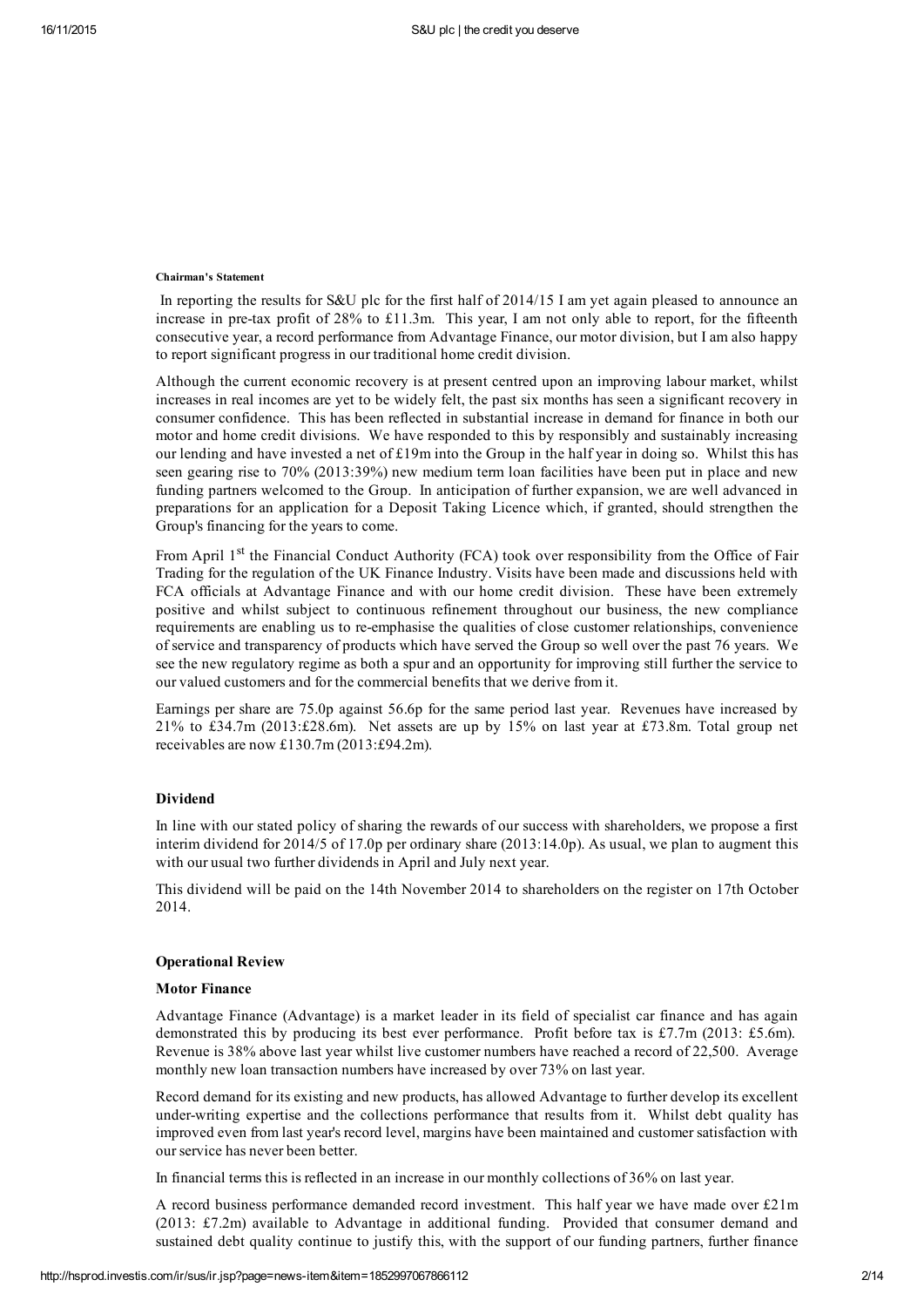for Advantage's growth will be made available.

### Home Credit Consumer Finance

This half year has seen Loansathome4U, our home credit division, produce improved and encouraging results. Profit before tax is £3.6m (2013: £3.1m). Home credit sales are up by 12% on last year and receivables up by 4%. This reflects the increasing preference of our customers for our shorter term products which ensures that their repayments are manageable whilst giving them flexibility for future borrowing should the need arise. The encouraging result has been an increase in our customer collections of 12% on last year reflecting a further improvement in debt quality.

Customer numbers are also up by about 10% on a year ago. This is partly organic growth augmented by an increase in market share as representatives and managers are recruited from competitors who are either downsizing or in the process of merging. In order to manage this closely and responsibly, we have increased the number of Loansathome4U branches by a further three at Greenock, Bridgend and Liverpool and continue to pursue quality acquisitions.

#### Funding

Investing in our growing business has meant borrowing has risen during the half year from £32.4m to £51.5m (2013: £24.7m). It has meant that gearing has risen to 70% against 39% a year ago. A further £30m of medium term facilities has been negotiated during this period and, subject to our own predetermined gearing limits, further funding will be negotiated as required.

For the longer term, we feel it in the interests of the Group to investigate obtaining a Deposit Taking Licence. Currently active discussions are in progress with the relevant authorities and progress will be reported as it occurs.

## Current Trading and Outlook

Improving economic conditions has given us the opportunity to build our business both responsibly and sustainably. However, opportunities are nothing if not grasped, and I am confident that with the kind of attention to detail, dedication and sheer hard work consistently shown by all who work with us, we shall reap the rewards in the future.

Anthony Coombs Chairman 23 September 2014

### INTERIM MANAGEMENT REPORT

This interim management report has been prepared for the Group as a whole and therefore gives greater emphasis to those matters which are significant to S&U plc and its subsidiaries when viewed as a whole.

#### ACTIVITIES

The principal activity of the S&U plc Group (the "Group") continues to be that of consumer credit and motor finance throughout England, Wales and Scotland. The principal activity of S&U plc Company (the "Company") continues to be that of consumer credit.

### BUSINESS REVIEW, RESULTS AND DIVIDENDS

A review of developments during the six months together with key performance indicators and future prospects is given in the Chairman's Statement. Our strategy continues to be to develop and increase mutually beneficial customer relationships in the niche consumer and motor finance markets. At the end of July, our net receivables have increased by 22% since January driven by a 73% increase in the number of motor finance loan advances versus the same six months last year.

There are no significant post balance sheet events to report. The second half of our financial year typically sees an increase in home credit loan advances and a reduction in motor finance loan advances reflecting seasonal customer spending and borrowing preferences in the pre-Christmas period.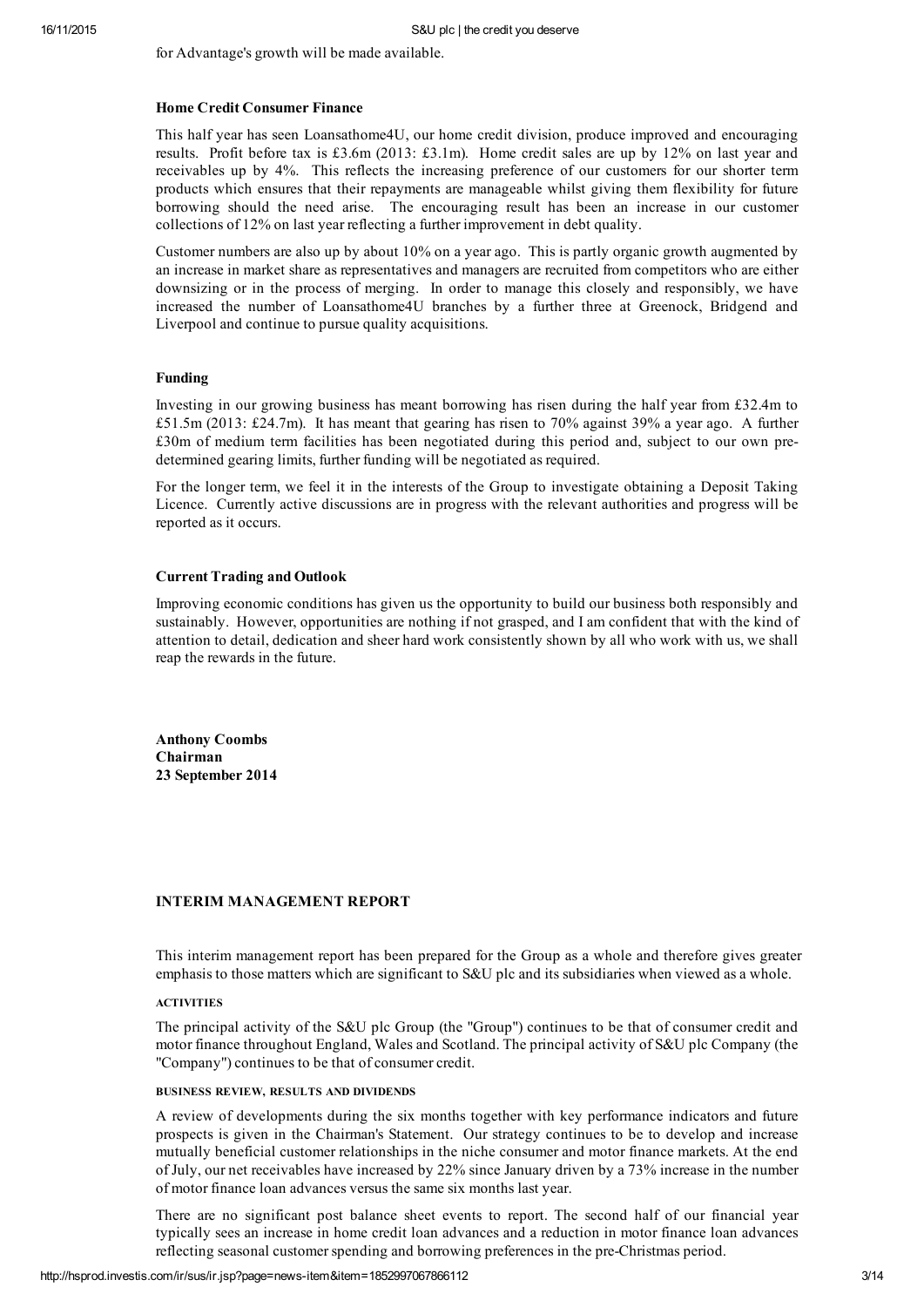The Group's profit on ordinary activities after taxation was £8,861,000 (2013: £6,656,000). Dividends of £4,736,000 (2013: £4,004,000) were paid during the period.

The Directors recommend an interim dividend of 17.0p pershare (2013: 14.0p).

### RELATED PARTY TRANSACTIONS

Related party transactions are disclosed in note 10 of these financial statements.

# SHARE OPTION SCHEMES

During the six months, under the S&U Plc 2010 Long-Term Incentive Plan ("LTIP"), options for 10,500 shares were awarded to certain key executives in 3 tranches of 8,500, 1,000 and 1,000 options. These tranches will first be capable of exercise in 2017, 2019 and 2020 respectively provided the executives meet performance targets and remain with the Group. During the six months a total of 20,000 LTIP options from earlier grants were exercised resulting in 269,835 share options still held under this plan as at 31 July 2014 (31 July 2013: 329,335 options and 31 January 2014: 279,335 options).

In May 2014, under the S&U Plc 2008 Discretionary Share Option Plan ("DSOP"), options for 3,950 shares were awarded to certain key executives and will first be capable of vesting in May 2017 provided they meet performance targets and remain with the Group. During the six months no DSOP options were exercised resulting in 8,450 share options still held under this plan as at 31 July 2014 (31 July 2013: 6,900 options and 31 January 2014: 4,500 options).

In the six months to 31 July 2014 the charge for these future share-based payments was £228,000 (2013: £239,000).

## CHANGES IN ACCOUNTING POLICIES

There have been no changes in accounting policies in either the current or previous financial periods shown.

### STATEMENT OF GOING CONCERN

After making enquiries and considering the principal risks and uncertainties set out below, the Directors have a reasonable expectation that the Group has adequate resources to continue in operational existence for the foreseeable future. Accordingly, they continue to adopt the going concern basis in preparing these financial statements.

#### PRINCIPAL RISKS AND UNCERTAINTIES

The Group is involved in the provision of consumer credit and it is considered that the key material risk to which the Group is exposed is the credit risk inherent in amounts receivable from customers. This risk is principally controlled through our credit control policies supported by ongoing reviews for impairment. The Group is also subject to legislative and regulatory change within the consumer credit sector including the transfer of regulatory oversight to the FCA on 1 April 2014 and this operational risk is managed through internal compliance procedures and close involvement with trade organisations such as the Consumer Credit Association and the Finance and Leasing Association. The regulator has notified us of our three month application window during which we must submit our authorisation application. Home Credit's window for application will be between 1 April 2014 and 30 June 2015 and Advantage has been notified that it will be required to submit its application between 1 December 2015 and 29 February 2016. A detailed internal timetable is in place to ensure we are successfully progressing towards these applications for full authorisation.

Other operational risks which the group faces are the risks including reputational issues relating to process, system or personnel failure and the Group manages these risks by ensuring sufficient expert resources and recovery plans are in place. The Group is a nationwide retail lender and individual exposures are for small amounts to many individual borrowers so concentration risk is low although it is recognised that because the Group only operates in the UK and in two forms of lending (motor finance and home credit) there is an element of market concentration. The Group's activities expose it to the financial risks of changes in interest rates and where appropriate the Group uses interest rate derivative contracts to hedge these exposures in bank borrowings. More detail of the Group's financial risk management policies is included in note 22 of the annual report.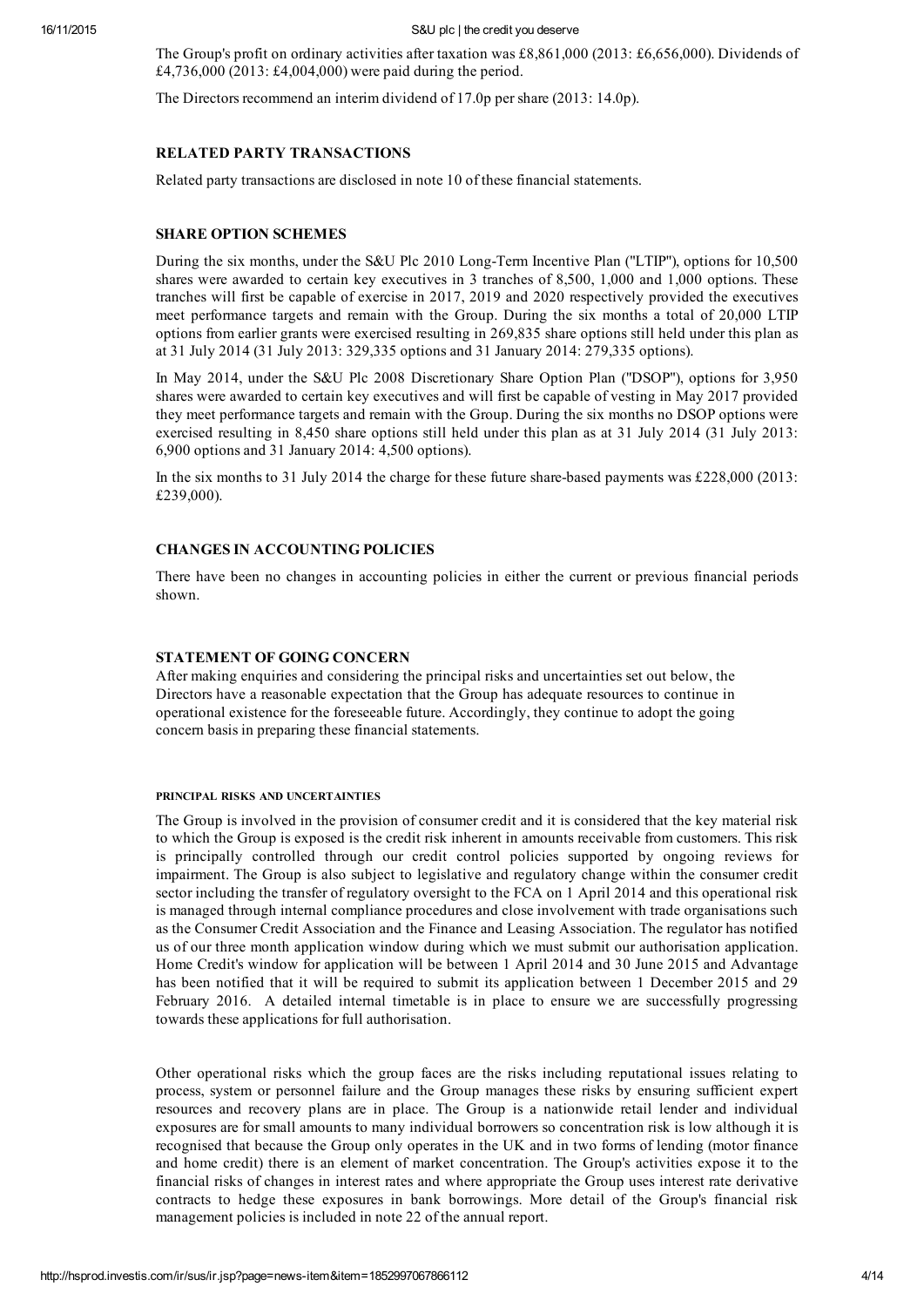Anthony Coombs Chairman 23 September 2014

### RESPONSIBILITY STATEMENT

We confirm that to the best of our knowledge:

- a) the set of financial statements has been prepared in accordance with IAS 34;
- b) the interim management report includes a fair review of the information required by DTR 4.2.7R (indication of important events during the first six months and description of principal risks and uncertainties for the remaining six months of the year); and
- c) the interim management report includes a fair review of the information required by DTR 4.2.8R (disclosure of related party transactions and changes therein).

By order of the Board

Manjeet Bhogal Company Secretary 23 September 2014

# INDEPENDENT REVIEW REPORT TO S & U PLC

We have been engaged by the Company to review the condensed set of financial statements in the halfyearly financial report for the six months ended 31 July 2014 which comprises the consolidated income statement, the consolidated statement of comprehensive income, the consolidated balance sheet, the consolidated statement of changes in equity, the consolidated cash flow statement and related notes 1 to 11. We have read the other information contained in the halfyearly financial report and considered whether it contains any apparent misstatements or material inconsistencies with the information in the condensed set of financial statements.

This report is made solely to the Company in accordance with International Standard on Review Engagements (UK and Ireland) 2410 "Review of Interim Financial Information Performed by the Independent Auditor of the Entity" issued by the Auditing Practices Board. Our work has been undertaken so that we might state to the Company those matters we are required to state to it in an independent review report and for no other purpose. To the fullest extent permitted by law, we do not accept or assume responsibility to anyone other than the Company, for our review work, for this report, or for the conclusions we have formed.

#### Directors' responsibilities

The halfyearly financial report is the responsibility of, and has been approved by, the directors. The directors are responsible for preparing the half-yearly financial report in accordance with the Disclosure and Transparency Rules of the United Kingdom's Financial Conduct Authority.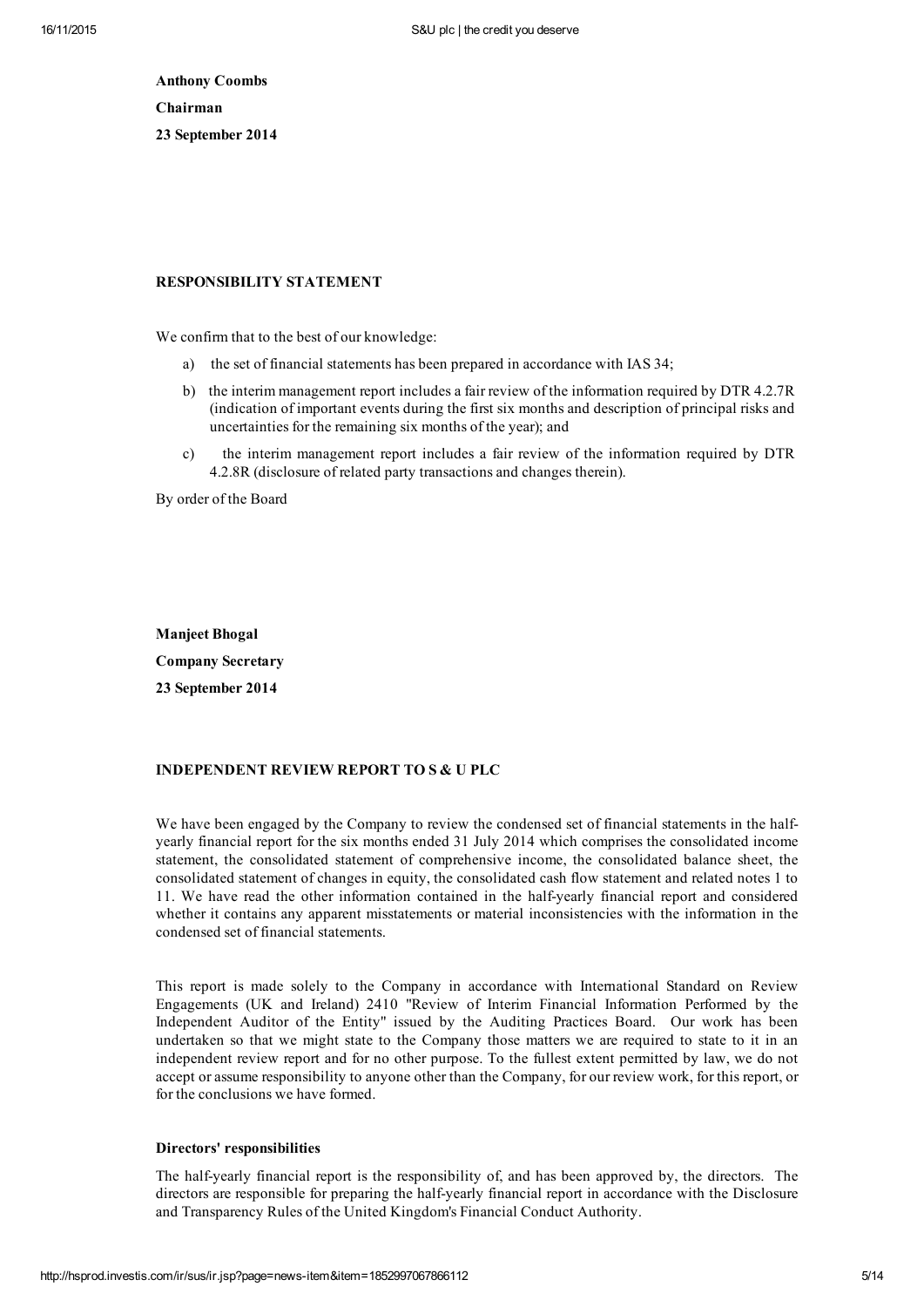As disclosed in note 1, the annual financial statements of the Group are prepared in accordance with IFRSs as adopted by the European Union. The condensed set of financial statements included in this half-yearly financial report has been prepared in accordance with International Accounting Standard 34, "Interim Financial Reporting," as adopted by the European Union.

### Our responsibility

Our responsibility is to express to the Company a conclusion on the condensed set of financial statements in the half-yearly financial report based on our review.

### Scope of review

We conducted our review in accordance with International Standard on Review Engagements (UK and Ireland) 2410 "Review of Interim Financial Information Performed by the Independent Auditor of the Entity" issued by the Auditing Practices Board for use in the United Kingdom. A review of interim financial information consists of making inquiries, primarily of persons responsible for financial and accounting matters, and applying analytical and other review procedures. A review is substantially less in scope than an audit conducted in accordance with International Standards on Auditing (UK and Ireland) and consequently does not enable us to obtain assurance that we would become aware of all significant matters that might be identified in an audit. Accordingly, we do not express an audit opinion.

### Conclusion

Based on our review, nothing has come to our attention that causes us to believe that the condensed set of financial statements in the half-yearly financial report for the six months ended 31 July 2014 is not prepared, in all material respects, in accordance with International Accounting Standard 34 as adopted by the European Union and the Disclosure and Transparency Rules of the United Kingdom's Financial Conduct Authority.

### Deloitte LLP

Chartered Accountants and Statutory Auditor

Birmingham, UK

23 September 2014

# S&U PLC GROUP CONSOLIDATED INCOME STATEMENT Six months ended 31 July 2014

|                         |                | <b>UnauditedSix</b><br>Note months ended<br>31.7.14<br>£'000 | UnauditedSix<br>months ended<br>31.7.13<br>£'000 | <b>Audited</b><br>Financial<br>year ended<br>31.1.14<br>£'000 |
|-------------------------|----------------|--------------------------------------------------------------|--------------------------------------------------|---------------------------------------------------------------|
| Revenue                 | $\overline{c}$ | 34,700                                                       | 28,601                                           | 60,823                                                        |
| Cost of sales           | $\mathfrak{Z}$ | (10, 194)                                                    | (8,509)                                          | (19,713)                                                      |
| Gross profit            |                | 24,506                                                       | 20,092                                           | 41,110                                                        |
| Administrative expenses |                | (12, 534)                                                    | (10,998)                                         | (23,096)                                                      |
| <b>Operating profit</b> |                | 11,972                                                       | 9,094                                            | 18,014                                                        |
| Finance costs (net)     |                | (705)                                                        | (319)                                            | (727)                                                         |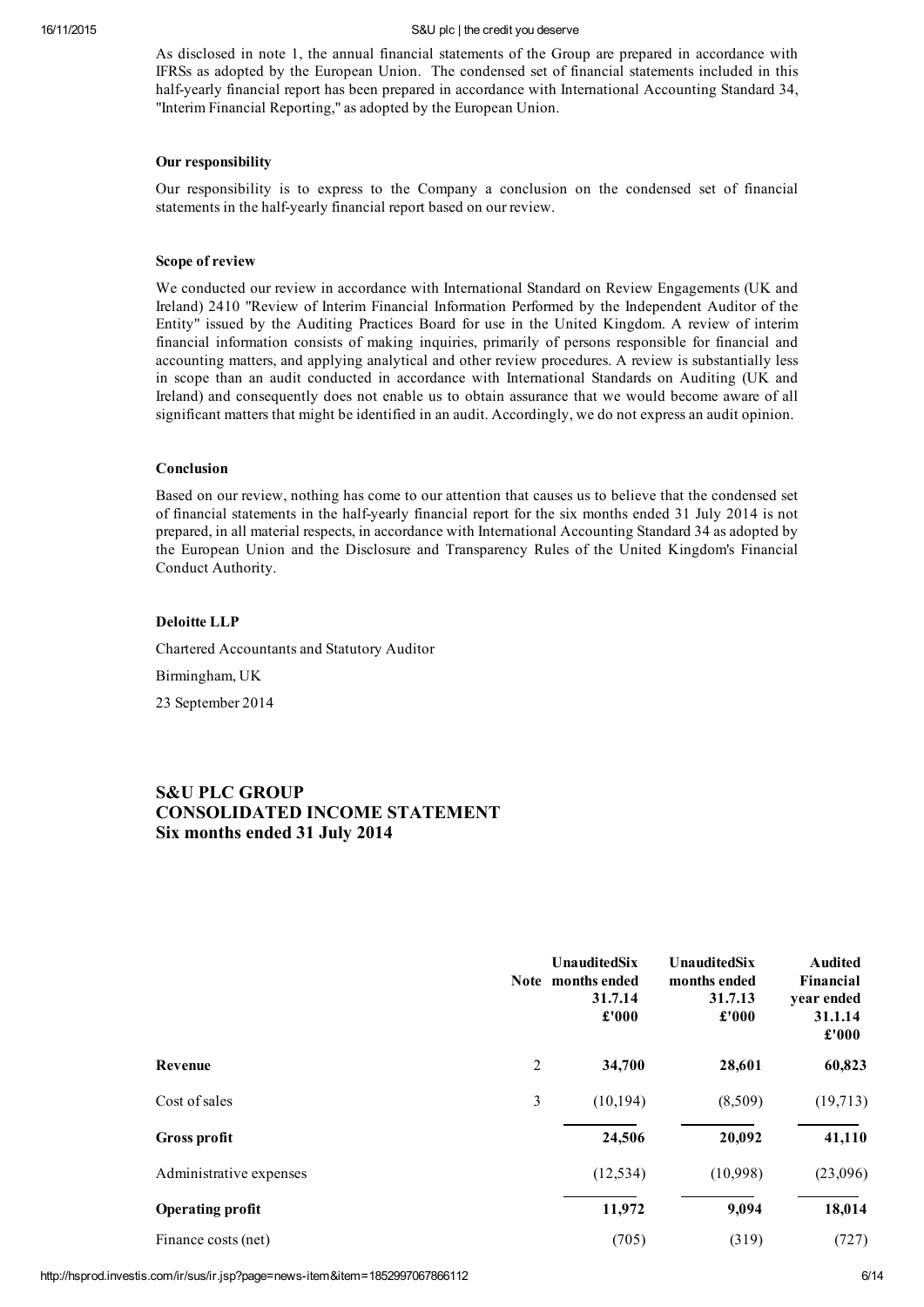| <b>Profit before taxation</b> | 2              | 11,267  | 8,775   | 17,287  |
|-------------------------------|----------------|---------|---------|---------|
| Taxation                      | $\overline{4}$ | (2,406) | (2,119) | (3,955) |
| Profit for the period         |                | 8,861   | 6,656   | 13,332  |
| Earnings per share basic      | 5              | 75.0p   | 56.6p   | 113.2p  |
| Earnings per share diluted    | 5              | 73.9p   | 56.0p   | 112.0p  |
|                               |                |         |         |         |

All activities and earnings pershare derive from continuing operations.

# CONSOLIDATED STATEMENT OF COMPREHENSIVE INCOME

|                                                      | Unaudited<br>Six months<br>ended<br>31.7.14<br>£000 | <b>Unaudited</b><br>Six months<br>ended<br>31.7.13<br>£000 | <b>Audited</b><br>Financial<br>year ended<br>31.1.14<br>£000 |
|------------------------------------------------------|-----------------------------------------------------|------------------------------------------------------------|--------------------------------------------------------------|
| Profit for the period<br>Other comprehensive income: | 8,861                                               | 6,656                                                      | 13,332                                                       |
| Actuarial loss on defined benefit pension scheme     | $\overline{\phantom{0}}$                            |                                                            | (11)                                                         |
| <b>Total Comprehensive Income for the period</b>     | 8,861                                               | 6,656                                                      | 13,321                                                       |

Items above will not be reclassified subsequently to the Income Statement.

|                                                            | <b>Note</b> | Unaudited31.7.14<br>£'000 | Unaudited31.7.13<br>£'000 | <b>Audited</b><br>31.1.14<br>£'000 |
|------------------------------------------------------------|-------------|---------------------------|---------------------------|------------------------------------|
| <b>ASSETS</b>                                              |             |                           |                           |                                    |
| <b>Non current assets</b><br>Property, plant and equipment |             | 2,449                     | 1,883                     | 1,932                              |
| Amounts receivable from customers                          | 7           | 69,252                    | 41,884                    | 49,917                             |
| Retirement benefit asset                                   |             | 20                        | 20                        | 20                                 |
| Deferred Tax                                               |             | 376                       | 197                       | 343                                |
|                                                            |             | 72,097                    | 43,984                    | 52,212                             |
| <b>Current assets</b>                                      |             |                           |                           |                                    |
| Inventories<br>Amounts receivable from customers           | 7           | 108<br>61,505             | 135<br>52,354             | 136<br>57,094                      |
| Trade and other receivables                                |             | 757                       | 413                       | 497                                |
| Cash and cash equivalents                                  |             | 15                        | 7                         | 12                                 |
|                                                            |             | 62,385                    | 52,909                    | 57,739                             |
| <b>Total assets</b>                                        |             | 134,482                   | 96,893                    | 109,951                            |
| <b>LIABILITIES</b><br><b>Current liabilities</b>           |             |                           |                           |                                    |
| Borrowings                                                 |             | (968)                     | (1,729)                   | (2,351)                            |
| Trade and other payables                                   |             | (3,141)                   | (2,765)                   | (2, 553)                           |
| Tax liabilities                                            |             | (3,139)                   | (2,109)                   | (2,681)                            |
| Accruals and deferred income                               |             | (2,523)                   | (2,776)                   | (2,506)                            |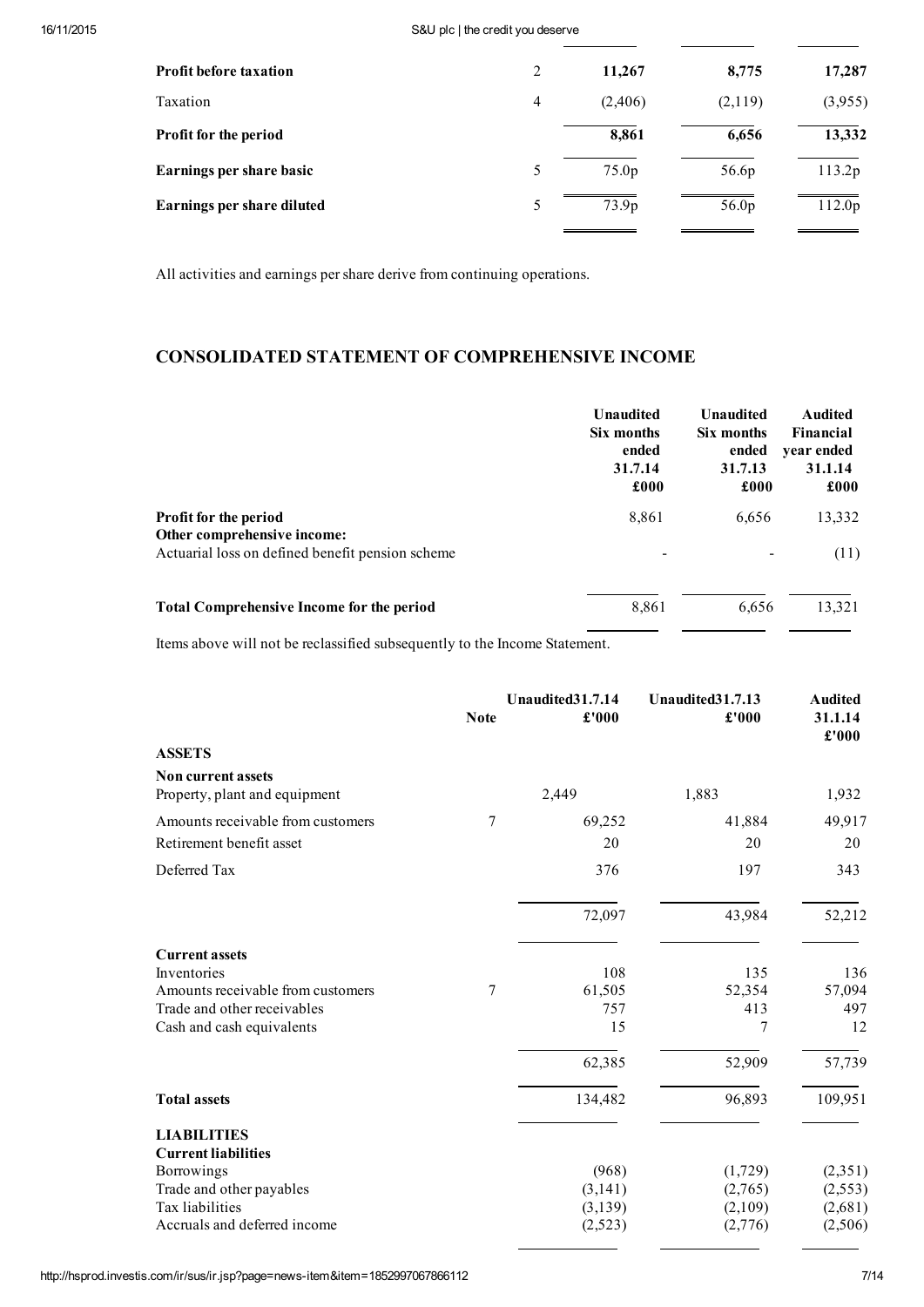|                                                                       | (9,771)            | (9,379)           | (10,091)          |
|-----------------------------------------------------------------------|--------------------|-------------------|-------------------|
| <b>Non current liabilities</b><br>Borrowings<br>Financial liabilities | (50, 500)<br>(450) | (23,000)<br>(450) | (30,000)<br>(450) |
|                                                                       | (50,950)           | (23, 450)         | (30, 450)         |
| <b>Total liabilities</b>                                              | (60, 721)          | (32, 829)         | (40, 541)         |
| <b>NET ASSETS</b>                                                     | 73,761             | 64,064            | 69,410            |
|                                                                       |                    |                   |                   |
| Called up share capital                                               | 1,679              | 1,671             | 1,677             |
| Share premium account                                                 | 2,215              | 2,215             | 2,215             |
| Profit and loss account                                               | 69,867             | 60,178            | 65,518            |
| <b>TOTAL EQUITY</b>                                                   | 73,761             | 64,064            | 69,410            |
| <b>Equity</b>                                                         |                    |                   |                   |

# CONSOLIDATED BALANCE SHEET As at 31 July 2014

These interim condensed financial statements were approved on behalf of the Board of Directors on 23 September 2014.

Signed on behalf of the Board of Directors

Anthony Coombs Chris Redford Directors

# CONSOLIDATED STATEMENT OF CHANGES IN EQUITY Six months ended 31 July 2014

|                                                                                                                                   | Called up<br>share<br>capital | <b>Share</b><br>account | Profit and<br>premium loss account | <b>Total</b><br>equity   |
|-----------------------------------------------------------------------------------------------------------------------------------|-------------------------------|-------------------------|------------------------------------|--------------------------|
|                                                                                                                                   | £'000                         | £'000                   | £'000                              | £'000                    |
| At 1 February 2013                                                                                                                | 1,669                         | 2,190                   | 57,207                             | 61,066                   |
| Profit for six month period<br>Other comprehensive income for period                                                              |                               |                         | 6,656                              | 6,656                    |
| Total comprehensive income for period<br>Issue of new shares<br>Cost of future share based payments<br>Tax credit on equity items | 2                             | 25                      | 6,656<br>239<br>80                 | 6,656<br>27<br>239<br>80 |
| Dividends                                                                                                                         |                               |                         | (4,004)                            | (4,004)                  |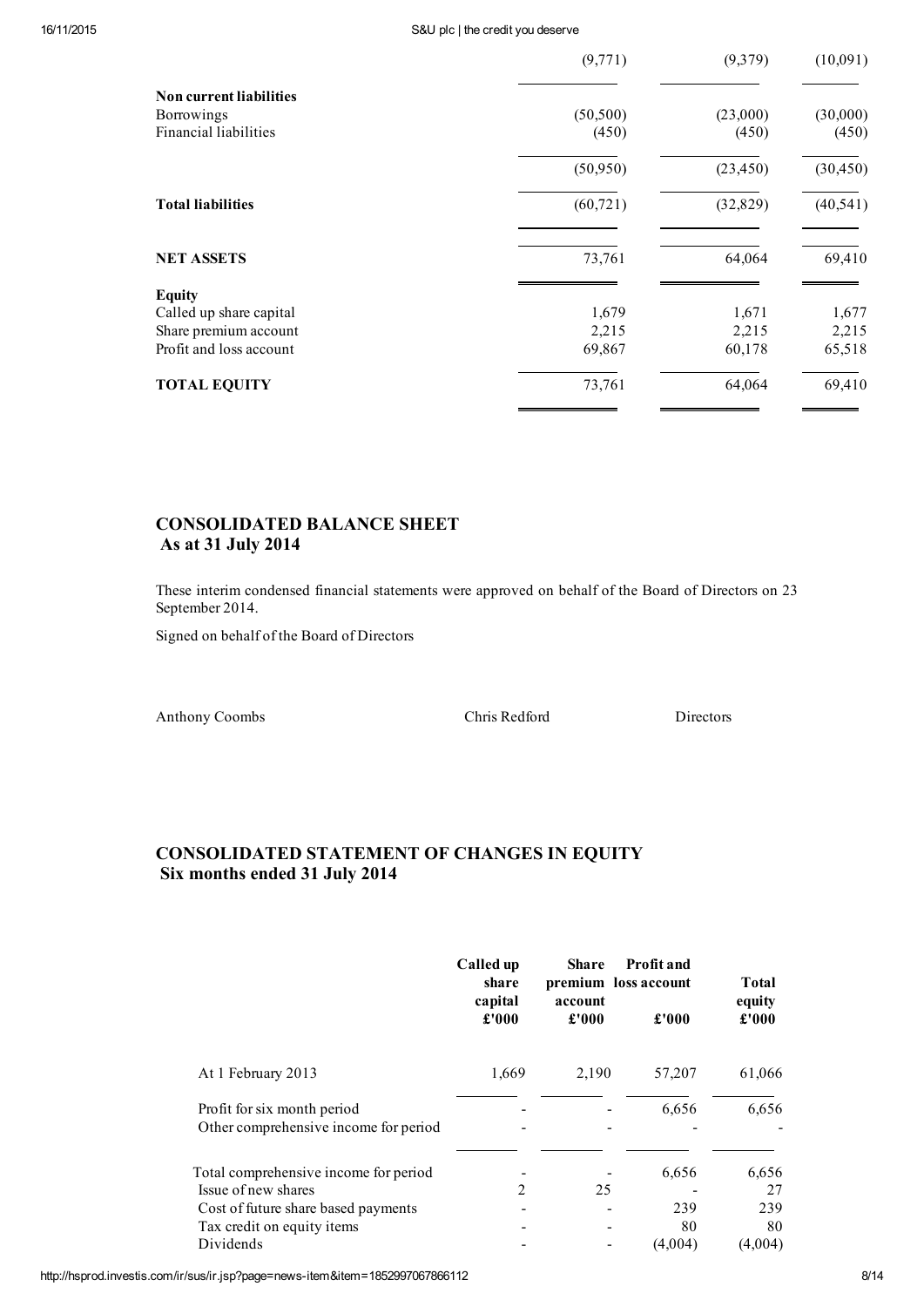| At 31 July 2013                       | 1,671          | 2,215 | 60,178  | 64,064  |
|---------------------------------------|----------------|-------|---------|---------|
| Profit for six month period           |                |       | 6,676   | 6,676   |
| Other comprehensive income for period |                |       | (11)    | (11)    |
| Total comprehensive income for period |                |       | 6,665   | 6,665   |
| Issue of new shares                   | 6              |       |         | 6       |
| Cost of future share based payments   |                |       | 207     | 207     |
| Tax credit on equity items            |                |       | 128     | 128     |
| Dividends                             |                |       | (1,660) | (1,660) |
| At 31 January 2014                    | 1,677          | 2,215 | 65,518  | 69,410  |
| Profit for six month period           |                |       | 8,861   | 8,861   |
| Other comprehensive income for period |                |       |         |         |
| Total comprehensive income for period |                |       | 8,861   | 8,861   |
| Issue of new shares                   | $\mathfrak{D}$ |       |         | 2       |
| Cost of future share based payments   |                |       | 228     | 228     |
| Tax charge on equity items            |                |       | (4)     | (4)     |
| Dividends                             |                |       | (4,736) | (4,736) |
| At 31 July 2014                       | 1,679          | 2,215 | 69,867  | 73,761  |
|                                       |                |       |         |         |

# CONSOLIDATED CASH FLOW STATEMENT

Six months ended 31 July 2014

|                                                                                                                                                                                      | <b>Note</b> | <b>UnauditedSix</b><br>months ended<br>31.7.14<br>£'000  | <b>UnauditedSix</b><br>months ended<br>31.7.13<br>£'000 | <b>Audited</b><br><b>Financial</b><br><b>Year ended</b><br>31.1.14<br>£'000 |
|--------------------------------------------------------------------------------------------------------------------------------------------------------------------------------------|-------------|----------------------------------------------------------|---------------------------------------------------------|-----------------------------------------------------------------------------|
| Net cash from operating activities                                                                                                                                                   | 8           | (13,569)                                                 | 194                                                     | (5,407)                                                                     |
| Cash flows from investing activities<br>Proceeds on disposal of property, plant and equipment<br>Purchases of property, plant and equipment<br>Net cash used in investing activities |             | 6<br>(817)<br>(811)                                      | 28<br>(402)<br>(374)                                    | 85<br>(821)<br>(736)                                                        |
| <b>Cash flows from financing activities</b><br>Dividends paid<br>Issue of new shares<br>Issue of new borrowings<br>(Decrease) in overdraft<br>Net cash used in financing activities  |             | (4,736)<br>$\overline{c}$<br>20,500<br>(1,383)<br>14,383 | (4,004)<br>27<br>5,000<br>(845)<br>178                  | (5,664)<br>33<br>12,000<br>(223)<br>6,146                                   |
| Net increase/(decrease) in cash and cash equivalents<br>Cash and cash equivalents at the beginning of the                                                                            |             | 3<br>12                                                  | (2)<br>9                                                | 3<br>9                                                                      |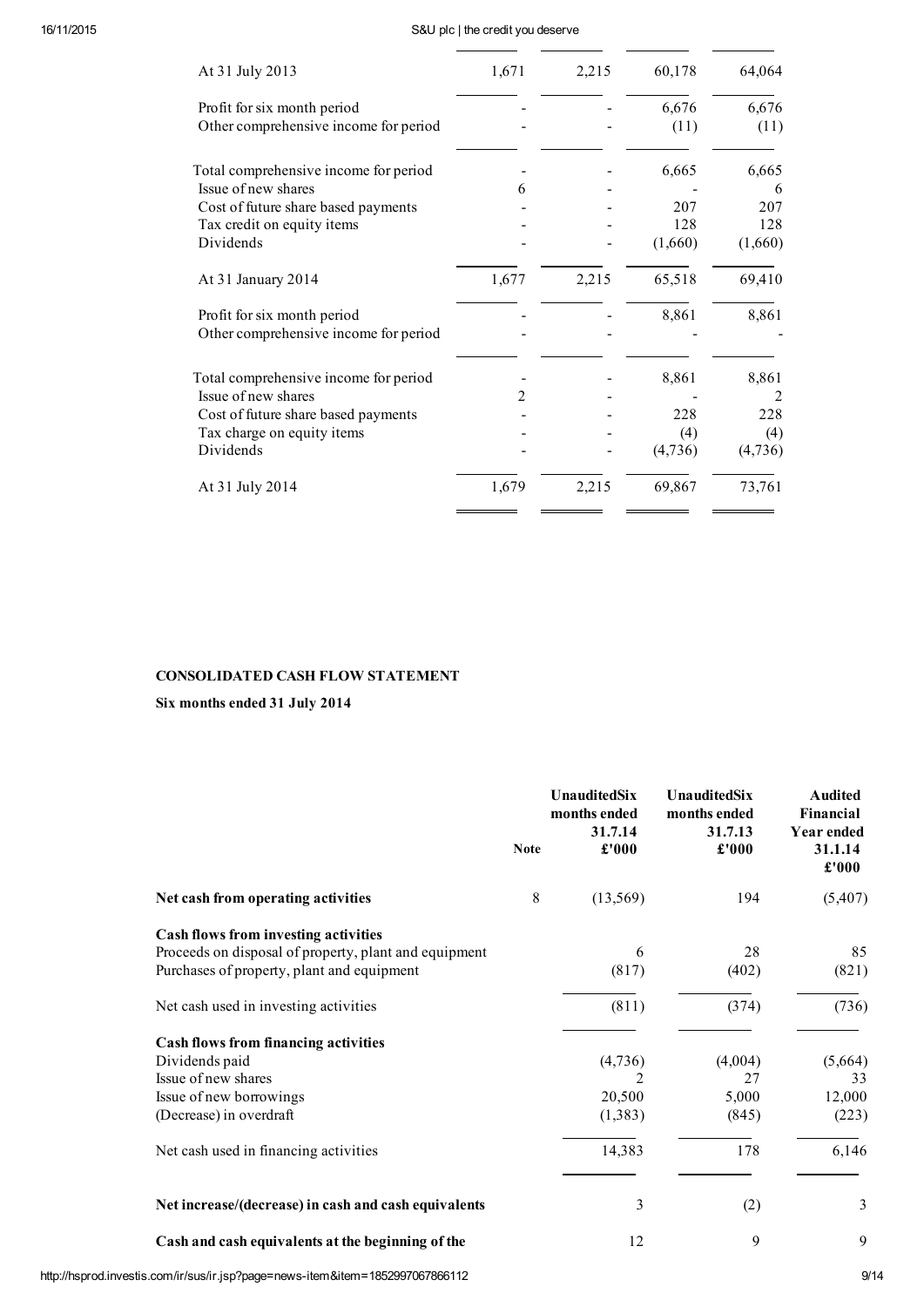Cash and cash equivalents comprise Cash and cash in bank  $15$  7 12

# NOTES TO THE INTERIM STATEMENTS Six months ended 31 July 2014

## 1. ACCOUNTING POLICIES

### 1.1 General Information

S&U plc is a company incorporated in the United Kingdom under the Companies Act 2006. The address of the registered office is given in note 11 which is also the Group's principal business address. All operations are situated in the United Kingdom.

### 1.2 Basis of preparation and accounting policies

These financial statements have been prepared using accounting policies consistent with International Financial Reporting Standards (IFRS) and in accordance with IAS 34 'Interim Financial Reporting' as adopted by the European Union.

The same accounting policies, presentation and methods of computation are followed in the financial statements as applied in the Group's latest annual audited financial statements. The consolidated financial statements incorporate the financial statements of the Company and all its subsidiaries for the six months ended 31 July 2014.

After making enquiries, the Directors have a reasonable expectation that the Group has adequate resources to continue in operational existence for the foreseeable future. Accordingly, they continue to adopt the going concern basis in preparing these financial statements.

New and amended standards and interpretations need to be adopted in the first interim financial statements issued after their effective date (or date of early adoption). There were no standards and interpretations which were effective for the first time during the six months ended 31 July 2014 and which would materially affect these interim financial statements.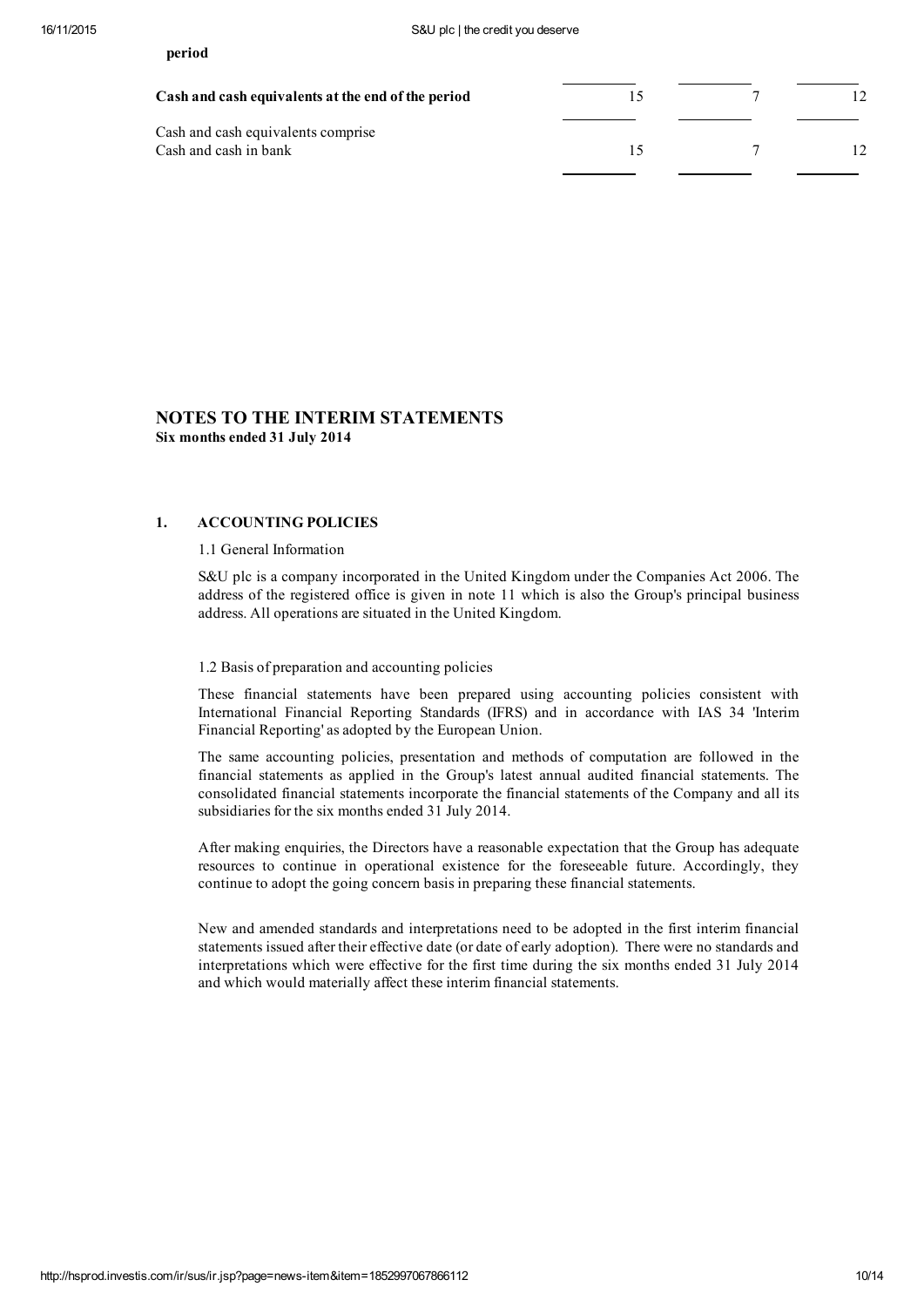# NOTES TO THE INTERIM STATEMENTS Six months ended 31 July 2014

# 2. ANALYSES OF REVENUE AND PROFIT BEFORE TAXATION

All revenue is generated in the United Kingdom. Analyses by class of business of revenue and profit before taxation are stated below:

|                                                   | Revenue    |            |            |  |  |
|---------------------------------------------------|------------|------------|------------|--|--|
| <b>Class of business</b>                          | Six months | Six months | Financial  |  |  |
|                                                   | ended      | ended      | year ended |  |  |
|                                                   | 31.7.14    | 31.7.13    | 31.1.14    |  |  |
|                                                   | £'000      | £'000      | £'000      |  |  |
| Consumer credit, rentals and other retail trading | 17,675     | 16,285     | 34,676     |  |  |
| Motor finance                                     | 17,025     | 12,316     | 26,147     |  |  |
| Revenue total                                     | 34,700     | 28,601     | 60,823     |  |  |

| <b>Profit before taxation</b>           |                                         |                                             |  |
|-----------------------------------------|-----------------------------------------|---------------------------------------------|--|
| Six months<br>ended<br>31.7.14<br>£'000 | Six months<br>ended<br>31.7.13<br>£'000 | Financial<br>year ended<br>31.1.14<br>£'000 |  |
| 3,602<br>7,665                          | 3,171<br>5,604                          | 5,818<br>11,469                             |  |
| 11,267                                  | 8,775                                   | 17,287                                      |  |
|                                         |                                         |                                             |  |

# 3. COST OF SALES

|                                                 | Six months | Six months | Financial  |
|-------------------------------------------------|------------|------------|------------|
|                                                 | ended      | ended      | year ended |
|                                                 | 31.7.14    | 31.7.13    | 31.1.14    |
|                                                 | £'000      | £'000      | £'000      |
| Loan loss provisioning charge - consumer credit | 3,649      | 3,376      | 7,760      |
| Loan loss provisioning charge - motor finance   | 2,414      | 2,299      | 5,087      |
| Loan loss provisioning charge                   | 6,063      | 5,675      | 12,847     |
| Other cost of sales                             | 4,131      | 2,834      | 6,866      |
| Cost of sales total                             | 10,194     | 8,509      | 19,713     |

# 4. TAXATION

The tax charge for the period has been calculated by applying the estimated effective tax rate for the year of 21.4% (31 July 2013: 24.1% and 31 January 2014: 23.2%) to the profit before taxation for the six months.

# NOTES TO THE INTERIM STATEMENTS Six months ended 31 July 2014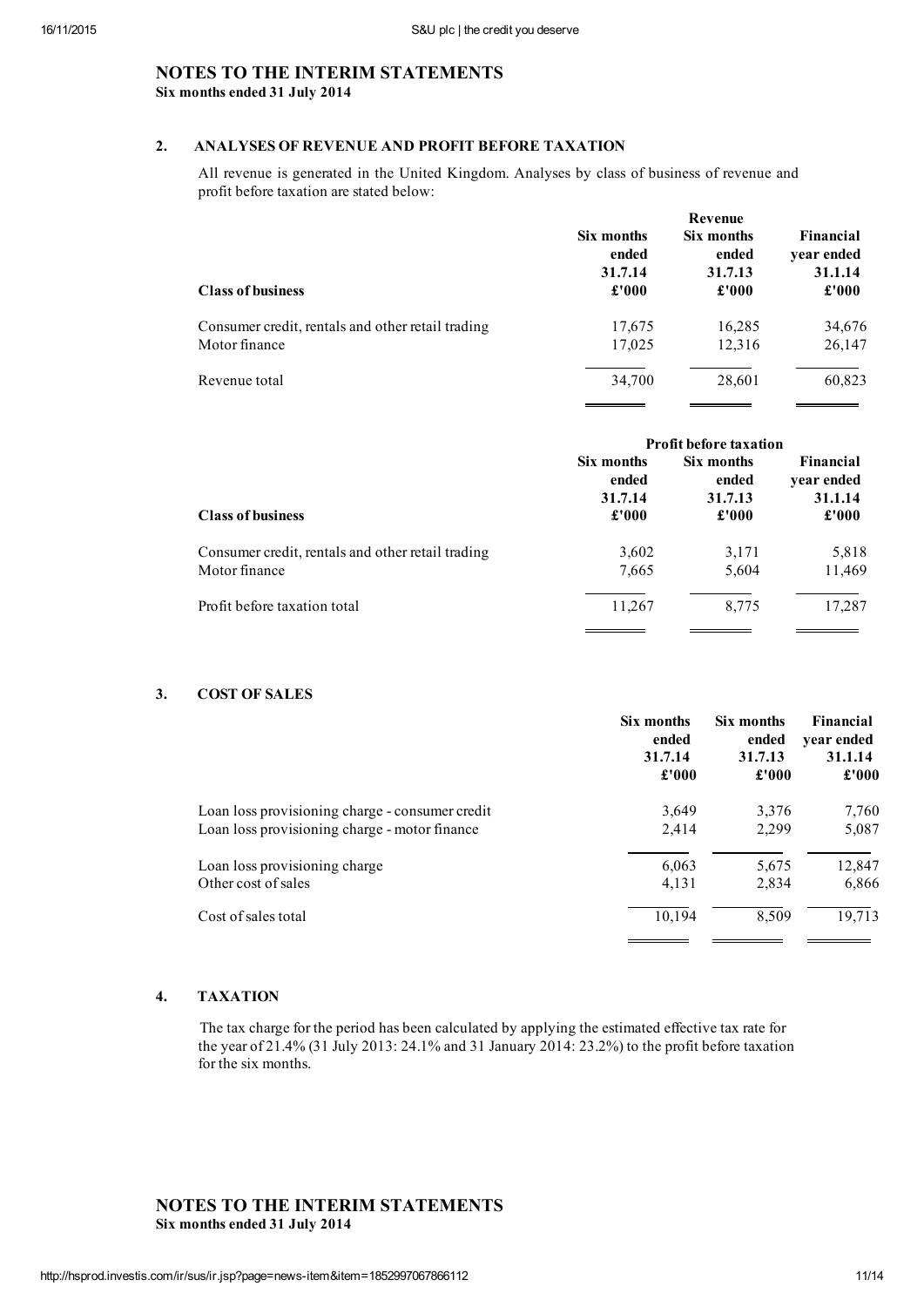# 5. EARNINGS PER ORDINARY SHARE

The calculation of earnings per ordinary share is based on profit for the period of £8,861,000 (period ended 31 July 2013: £6,656,000 and year ended 31 January 2014: £13,332,000).

The number of shares used in the basic calculation is the average number of ordinary shares in issue during the period of 11,819,723 (period ended 31 July 2013: 11,755,220 and year ended 31 January 2014: 11,777,093).

For diluted earnings per share the average number of ordinary shares in issue is adjusted to assume conversion of all dilutive potential ordinary shares relating to ourshare option scheme awards.

# 6. DIVIDENDS

A second interim dividend of 16.0p per ordinary share and a final dividend of 24.0p per ordinary share for the financial year ended 31 January 2014 were paid during the six month period to 31 July 2014 (total of 40.0p per ordinary share). This compares to a second interim dividend of 14p per ordinary share and a final dividend of 20.0p per ordinary share for the financial year ended 31 January 2013 which was paid during the 6 months period to 31 July 2013 (total of 34.0p per ordinary share). During the twelve months to 31 January 2014 total dividends of 48.0p per ordinary share were paid. These distributions are shown in the consolidated statement of changes in equity in this interim financial information.

The directors have also declared an interim dividend of 17.0p per share (2013: 14.0p per share). The dividend, which amounts to approximately £2,012,000 (July 2013: £1,647,000), will be paid on 14 November 2014 to shareholders on the register at 17 October 2014. The shares will be quoted ex dividend on 15 October 2014. The interim financial information does not include this proposed dividend as it was declared after the balance sheet date.

# 7. ANALYSIS OF AMOUNTS RECEIVABLE FROM CUSTOMERS

All operations are situated in the United Kingdom.

|                                                   | <b>Amounts Receivable</b> |                     |                         |
|---------------------------------------------------|---------------------------|---------------------|-------------------------|
|                                                   | Six months<br>ended       | Six months<br>ended | Financial<br>year ended |
|                                                   | 31.7.14                   | 31.7.13             | 31.1.14                 |
| <b>Class of business</b>                          | £'000                     | £'000               | £'000                   |
| Consumer credit, rentals and other retail trading | 50,550                    | 49,312              | 51,963                  |
| Motor finance                                     | 118,630                   | 82,770              | 93,217                  |
|                                                   | 169,180                   | 132,082             | 145,180                 |
| Less: Loan loss provision for consumer credit     | (17,913)                  | (17,958)            | (17, 921)               |
| Less: Loan loss provision for motor finance       | (20,510)                  | (19,886)            | (20, 248)               |
| Amounts receivable from customers total (net)     | 130,757                   | 94,238              | 107,011                 |
| Analysed as: - due within one year                | 61,505                    | 52,354              | 57,094                  |
| - due in more than one year                       | 69,252                    | 41,884              | 49,917                  |
| Amounts receivable from customers total (net)     | 130,757                   | 94,238              | 107,011                 |

# NOTES TO THE INTERIM STATEMENTS Six months ended 31 July 2014

### 8. RECONCILIATION OF PROFIT BEFORE TAX TO CASH FLOW FROM OPERATING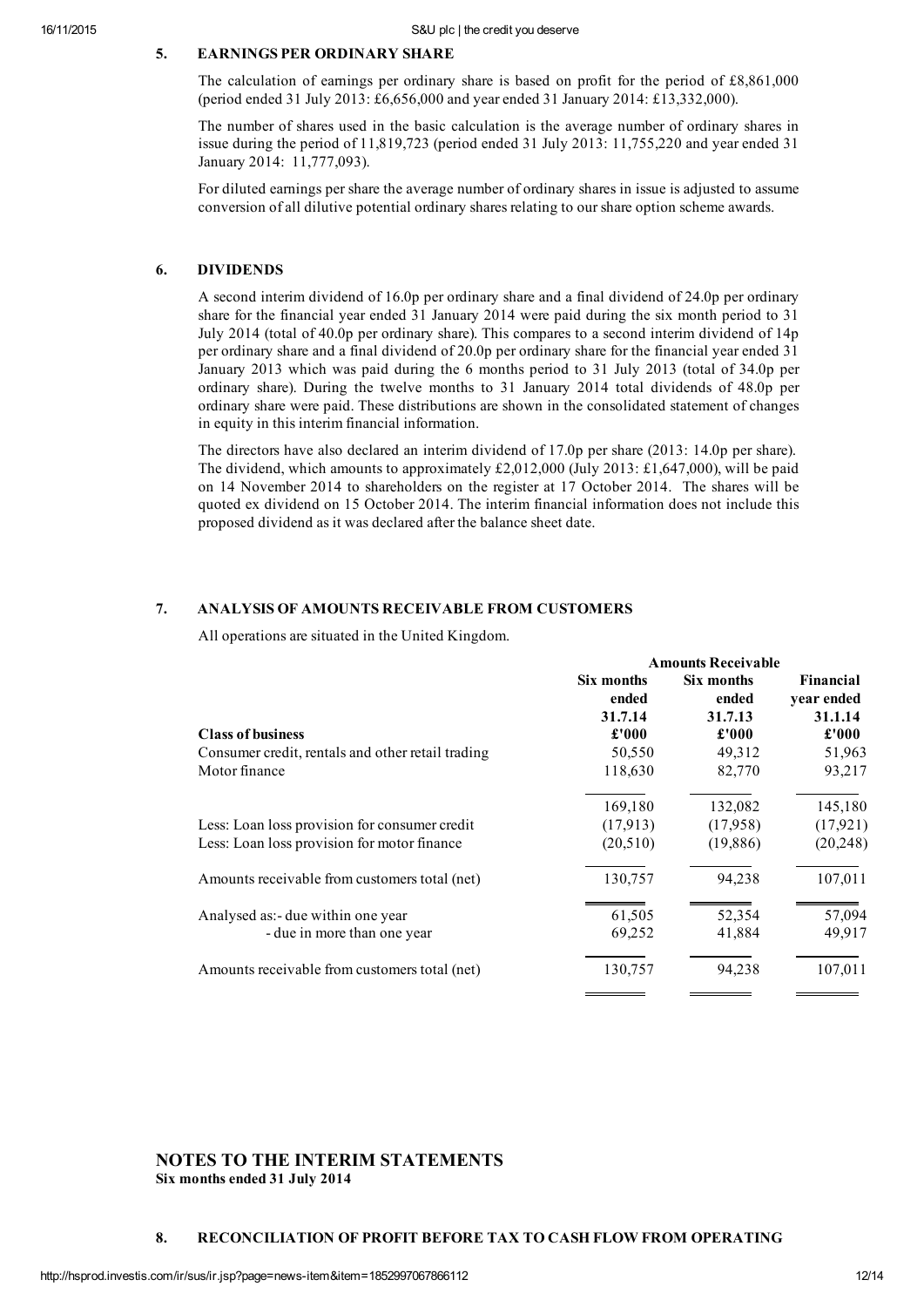|                                                    | Six months<br>ended<br>31.7.14<br>£'000 | Six months<br>ended<br>31.7.13<br>£'000 | Financial<br>year ended<br>31.1.14<br>$\pmb{\pounds}^{\prime}000$ |
|----------------------------------------------------|-----------------------------------------|-----------------------------------------|-------------------------------------------------------------------|
|                                                    |                                         |                                         |                                                                   |
|                                                    |                                         |                                         |                                                                   |
| <b>Operating Profit</b>                            | 11,972                                  | 9,094                                   | 18,014                                                            |
| Finance costs paid                                 | (705)                                   | (319)                                   | (728)                                                             |
| Finance income received                            |                                         |                                         |                                                                   |
| Tax paid                                           | (1,985)                                 | (2,186)                                 | (3, 468)                                                          |
| Depreciation on plant, property and equipment      | 291                                     | 276                                     | 577                                                               |
| Loss on disposal on plant, property and equipment  | 3                                       | 5                                       | 17                                                                |
| Increase in amounts receivable from customers      | (23,746)                                | (7,918)                                 | (20,691)                                                          |
| Decrease/(increase) in inventories                 | 28                                      | (20)                                    | (21)                                                              |
| (Increase)/decrease in trade and other receivables | (260)                                   | (80)                                    | (164)                                                             |
| Increase in trade and other payables               | 588                                     | 736                                     | 524                                                               |
| Increase in accruals and deferred income           | 17                                      | 367                                     | 97                                                                |
| Increase in cost of future share based payments    | 228                                     | 239                                     | 446                                                               |
| Decrease in retirement benefit obligations         |                                         |                                         | (11)                                                              |
| Cash flow from operating activities                | (13, 569)                               | 194                                     | (5,407)                                                           |

# 9. BORROWINGS

Movements in our loans and overdrafts for the respective periods are shown in the consolidated cash flow statement. As expected cash generated was lower in the six months to July 2014 than in the same period last year reflecting an acceleration of the planned extra investment in the receivables of the growing motor finance business. S&U plc has £18m revolving credit facilities due to mature in 2016 and £22m revolving credit facilities due to mature in 2018. The group also utilised £15m of a new £30m term loan facility from M&G during the 6 month period and this £15m is due to mature in 2021.

# 10. RELATED PARTY TRANSACTIONS

Transactions between the Company and its subsidiaries, which are related parties have been eliminated on consolidation and are not disclosed in this report. During the six months the Group made charitable donations amounting to £16,300 (6 months to July 2013: £35,500; year to January 2014: £35,500) via the Keith Coombs Trust which is a related party because Messrs GDC Coombs, AMV Coombs, D Markou and CH Redford are trustees. The amount owed to the Keith Coombs Trust at the half year end was £nil (July 2013: £nil; January 2014 £nil). During the six months the Group obtained supplies amounting to £4,870 (6 months to July 2013: £4,702; year to January 2014: £4,702) from Grevayne Properties Limited, a company which is a related party because Messrs GDC and AMV Coombs are directors and shareholders. The amount owed to Grevayne Properties Limited at the half year end was £4,870 (July 2013: £4,702; January 2014 £nil). All related party transactions were settled in full.

### 11. INTERIM REPORT

The information for the year ended 31 January 2014 does not constitute statutory accounts as defined in section 434 of the Companies Act 2006. A copy of the statutory accounts for that year has been delivered to the Registrar of Companies. The auditor's report on those accounts was not qualified, did not include a reference to any matters to which the auditors drew attention by way of emphasis without qualifying the report and did not contain statements under section 498(2) or (3) of the Companies Act 2006. A copy of this Interim Report will be made available to all our shareholders and to the public on our website at [www.suplc.co.uk](http://www.suplc.co.uk/) and at the Company's registered office at Royal House, Prince's Gate, Solihull, B91 3QQ.

This information is provided by RNS The company news service from the London Stock Exchange